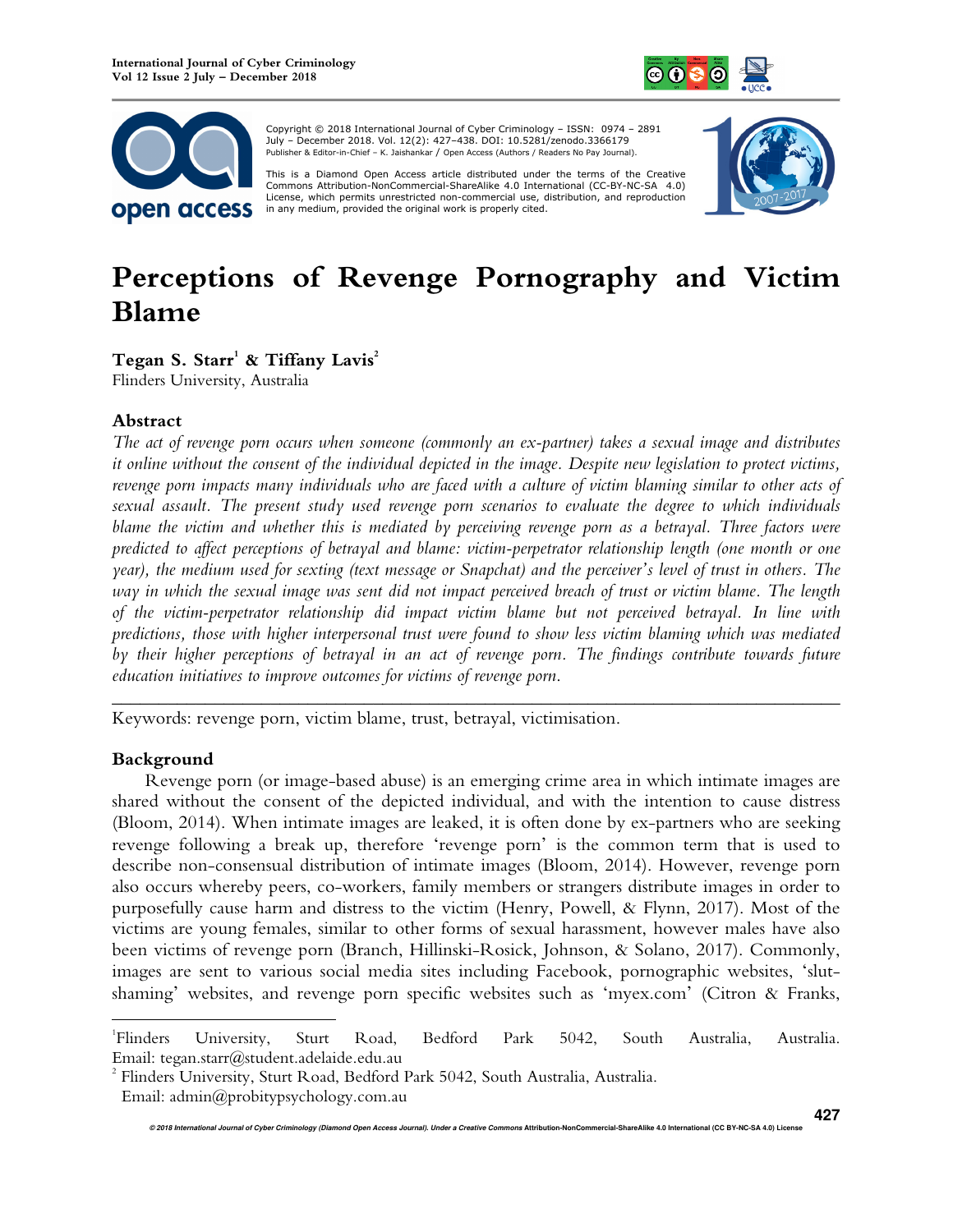2014; Henry et al., 2017). A recent study found that one in five Australians have experienced some form of image-based abuse, such as threats to share images in order to receive money or sexual favours (Henry et al., 2017). More specifically, one in ten people have had an intimate image distributed without their consent (Branch et al., 2017; Henry et al., 2017). These prevalence rates justify the need to address revenge porn as a serious concern.

The distribution of an image without consent can have serious consequences for the victim, where the shame and embarrassment of having a personal image made public can further lead to severe distress and anxiety (Citron & Franks, 2014; Franks, 2016). As many as three quarters of individuals who have had their intimate image distributed without consent have experienced psychological distress, including symptoms of anxiety and/or depression (Henry et al., 2017). Some websites exploit victims, by requesting money in order to have the image taken down (Stroud, 2014), but once an image is on the Internet it may reappear anywhere, causing more distress for the victim (Bloom, 2014). Furthermore, since images are often distributed along with personal details of the victim, such as full name, address and links to social media profiles, victims are vulnerable to abuse, stalking, sexual harassment and potentially rape (Citron & Franks, 2014; Waldman, 2017). In recognition of the impact of revenge porn, in August 2018 the Australian Parliament passed legislation aimed at protecting individuals from becoming victim to revenge porn (Reichert, 2018). The laws will help to discourage potential offenders; however it is unlikely that these legislative changes will address the potential for victim blame (Henry et al., 2017; Martin, 2015).

## **Victim Blame**

While research into revenge porn is still developing, there is evidence to indicate that victims are likely to, at least partially, bear responsibility for their images being shared. There are many theories to explain why individuals direct blame towards the victims of sexual abuse. Victim precipitation is a criminological theory suggesting that a crime can be initiated by the behaviour or actions of the victim (Timmer & Norman, 1984). Therefore victim blame often flows from this assumption that the victim was responsible for the crime being acted upon them. For example, a victim of revenge porn may be viewed as responsible for taking and sending an image to someone in the first place. Although, it is important to note that some instances of revenge porn can occur through hacking or unwarranted images being taken by someone else. To ascertain how serious and prevalent victim blaming is, a recent study found as many as 70% of Australians agreed an individual should be wise enough not to take an intimate image, and 62% of participants agreed that someone who sends an intimate image to another person is partially responsible if that image turns up online (Henry et al., 2017). Victim blaming attitudes have a harmful effect on victims of revenge porn and potentially damage outcomes for victims (Martin, 2015). The harassment fuelled by victim blaming arguably makes it difficult for a victim of revenge porn to feel safe to seek assistance from police and/or lawyers, knowing s/he may be judged for the initial action of taking the intimate image (Bothamley & Tully, 2017). Furthermore, where employers, friends or family blame the victim, this is particularly damaging for the victim who is in need of a support system to overcome the wrongdoing. To demonstrate the potential victimisation that results from revenge porn, it is noteworthy to consider the example whereby a victim's parents stated "[the victim] was a whore for doing anything like that online in the first place" (Wolak & Finkelhor, 2016, p. 41). In a number of revenge porn cases, victims have lost employment, where others have been required to move state or country in order to escape the harassment and humiliation of revenge porn and victim blaming (Franks, 2016). In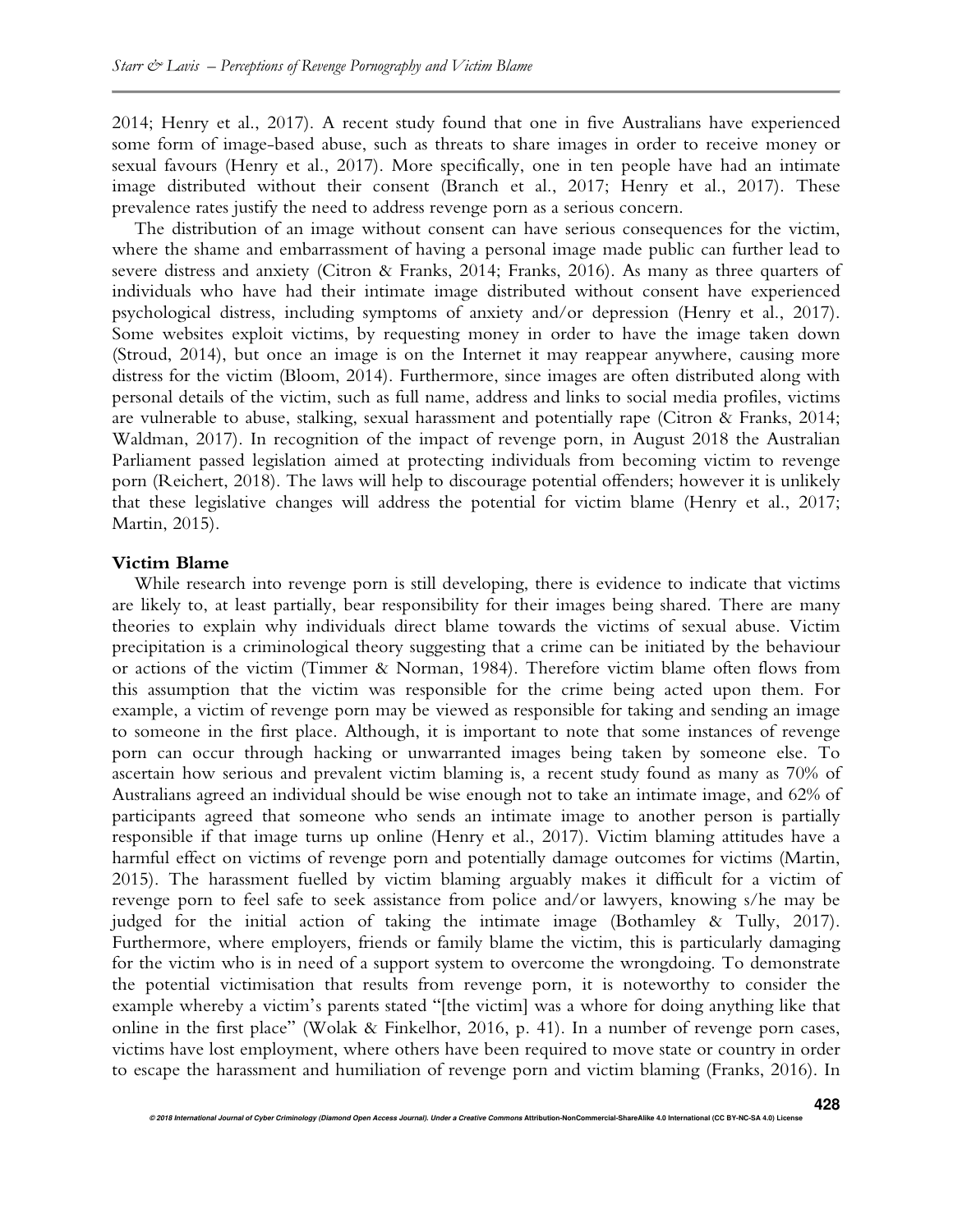

some circumstances, victims have committed suicide due to the bullying and harassment experienced as a victim of revenge porn (Celizic, 2009; Franks, 2016).

Without support programs and education for victim blaming, victims of revenge porn may experience high levels of emotional distress when trying to cope with the situation. Even when approaching police, some victims of revenge porn report being blamed by officers and having been turned away from police assistance due to the incident being perceived as the victim's fault (Citron & Franks, 2014; Wolak & Finkelhor, 2016). This is not dissimilar to what occurs for victims of rape, who are sometimes blamed for their victimisation despite specialist training within the police force (Sleath & Bull, 2012). It is therefore important to consider the role of victim blame for victims of the emerging crime of revenge porn.

## **Current Study**

Understanding what may decrease victim blaming in the revenge porn context may be a key step in helping to support victims of revenge porn and to reduce the shame and stigma experienced by the victim. Trust (conversely betrayal) appears to underlie the act of revenge porn; when an individual sends an intimate image, he or she trusts the recipient to keep the image private (Bates, 2017; Waldman, 2017). Although the current study did not set out to empirically test any model of trust, the underlying assumptions of trust were based on theoretical principles. Developmentally, it is assumed that trust begins with a baseline (some argue around zero) and develops over time (e.g., Blau, 1964). The formulation of trust within this research has taken a transformational approach, assuming that there is a difference for business and intimate relationships, with intimacy developed across three stages: romantic love, evaluative stage, accommodative stage (Boon & Holmes, 1991). As such, as relationships develop across time, successive stages will be entered.

Research relating to betrayal suggests that trust violation occurs when an individual has acted on personal motives (for example, to deliberately hurt someone), rather than being influenced by situational factors (Larzelere & Huston, 1980; Lewicki & Bunker, 1996). Where a perpetrator distributes an image without consent, to hurt the victim (Henry & Powell, 2015), this would therefore be perceived as a breach of trust (Bates, 2017; Burris, 2014; Citron & Franks, 2014; Waldman, 2017). Observing an act of revenge porn could evoke an emotional response for the individual observer, and promote feelings of unfairness, resulting in the observer wanting to punish the perpetrator (cf. victim blame) (Joskowicz-Jabloner & Leiser, 2013). In this research paper we will explore the potential mechanism between *perceived betrayal* and *victim blame*. That is, we suggest three factors that could interfere with perceptions of betrayal and diminish victim blame; namely, the mode of transmission of the image, the length of the victim-perpetrator relationship, and the interpersonal trust exhibited in the observer.

Our first prediction is that the way in which an intimate image is obtained by the perpetrator has the potential to impact the degree to which perceptions of blame and betrayal occur. Sexting, transmitting of sexual material through digital communication (Drouin, Vogel, Surbey, & Stills, 2013), can occur through text messaging and has also been found to occur through the application Snapchat since its launch in 2011 (Gross, 2013; Poltash, 2013). Unlike traditional text messaging, Snapchat senders can choose to send the image for between 1 and 10 seconds before being deleted from the device and the Snapchat server ("Snapchat Support", 2017). When someone chooses to send an image via Snapchat, the sender is trusting that the image will only be viewed by the receiver for a number of seconds and a permanent copy will not be obtained. Snapchat sexting can still lead to revenge porn as the receiver may choose to take a screenshot of the image in order to obtain a permanent copy, however the screenshot is likely to be seen as a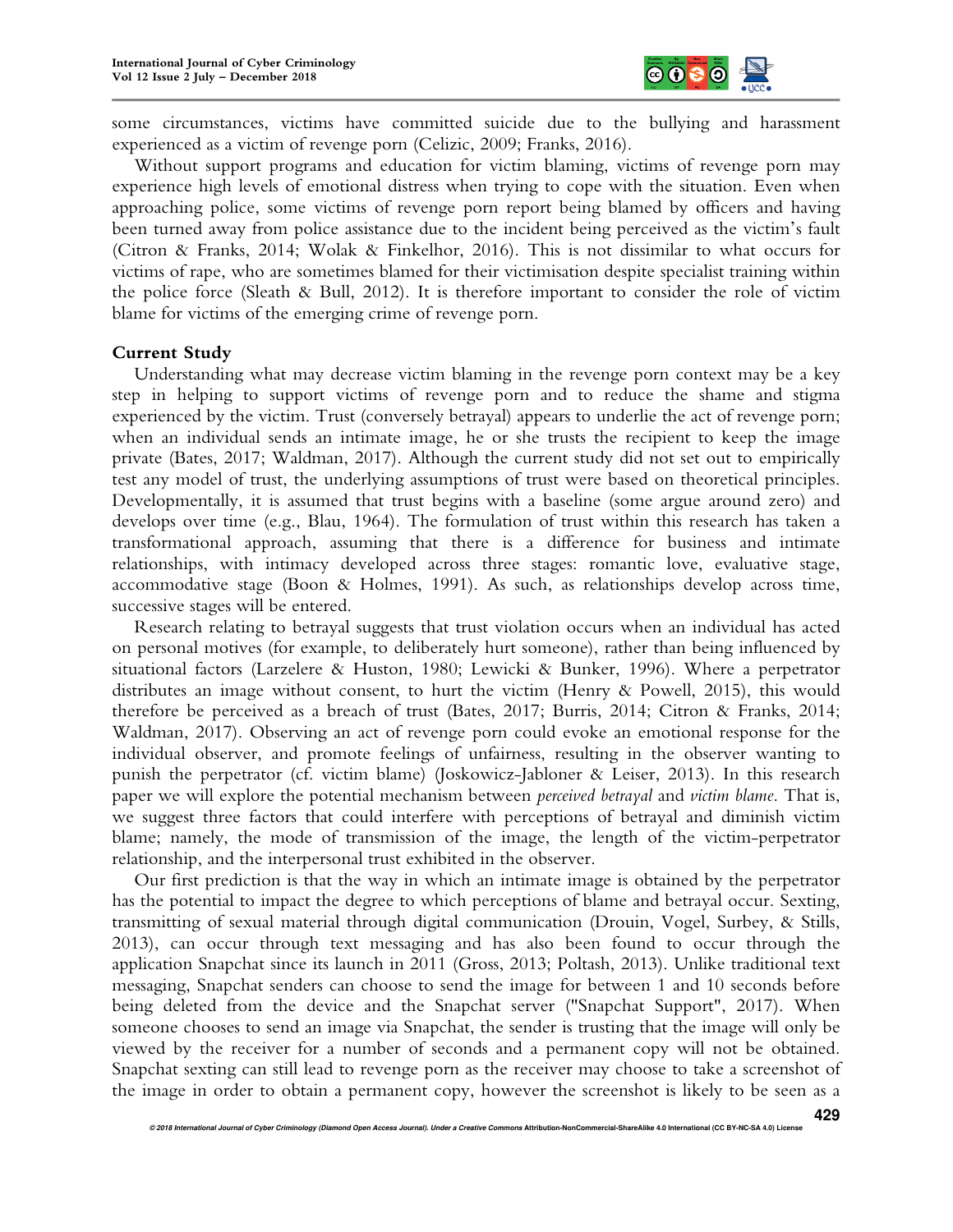'deviant' step to obtain a copy of the image (Charteris, Gregory, & Masters, 2016). Revenge porn occurring through Snapchat therefore involves two violations of trust; obtaining a permanent copy of the image without prior consent (via screenshot), and then distributing it without consent. In contrast, if an intimate image is sent by text message, the sender is aware that this mode of delivery allows the receiver to automatically have a permanent copy of the image.

Another factor that may affect perceptions of victim blame and breach of trust is the length of time that the victim and perpetrator have been in a relationship. Trust in intimate relationships will change and build over time, and is considered key to the success of a long-term relationship (Lewicki & Bunker, 1995; Rempel, Holmes, & Zanna, 1985). In the later stages of relationship progression, trust has become more solidified and partners generally feel more secure within the relationship (Larzelere & Huston, 1980; Lewicki & Bunker, 1995). Therefore, more established relationships, of longer duration, would generally have higher levels of trust when compared with casual or short-term relationships (Larzelere & Huston, 1980). Considering this, it is logical to suggest that since trust has taken longer to build and develop in a long-term relationship, it would be a greater betrayal if that trust were breached compared to a new relationship (Joskowicz-Jabloner & Leiser, 2013). Furthermore, in the new dating relationship there has not been enough time to build the same degree of trust and therefore the victim may be viewed as naïve and foolish for sending an intimate picture in the first place. It is logical to predict, therefore, that a revenge porn victim would be perceived as having their trust betrayed more by the perpetrator if they had been in a long-term relationship, rather than a short relationship. This would likely lead to a victim of long-term relationship being blamed less than a victim in a new relationship. In contrast to our prediction, Bothamley and Tully (2017) found no significant effect of relationship length on victim blaming in the context of revenge porn, however we noted that relationship length was defined in terms of "a short while" and "a long time" (Bothamley & Tully, 2017). We would argue that defining the relationship length explicitly as either "one month" or "one year" would allow participants to make more meaningful interpretations on the type of relationship. Furthermore, we have chosen to focus on relationship length in the context of trust and betrayal, which was not explored in previous research.

One final factor that we predict is likely to play a role in perceptions of blame and betrayal in revenge porn is the individual level of trust held by the perceiver. Interpersonal trust is defined as the expectancy that the words or actions of others can be counted on, therefore having greater interpersonal trust is related to having more positive expectations about the behaviours of others (Rotter, 1971). Arguably, an individual's own level of interpersonal trust will impact on their judgement of a breach of trust exhibited by others (Gobin & Freyd, 2014). Understanding how interpersonal trust fits within the context of revenge porn is important when considering how legislation might be interpreted to address revenge porn; notably, predicting how police or jurors might react to the betrayal and whether they might blame the victim. Research indicates that individuals with a history of experiencing betrayal and mistrust in others are likely to have low interpersonal trust (Gobin & Freyd, 2014). Based on this finding, it is logical to predict that police officers have experience with vengeful, law breaking people through their experiences with crime, and would therefore have lowered trust in others and negative expectations of the behaviour of others (Ellison, 2004; Stevens, 2017). Other researchers have found that having low trust in others is associated with the tendency to view others as selfish and malicious and therefore we want to understand whether this translates to judgements made about revenge porn victims (Omodei & McLennan, 2000). We predicted that someone with low interpersonal trust would be less alarmed by an act of betrayal, such as revenge porn, as this type of person would already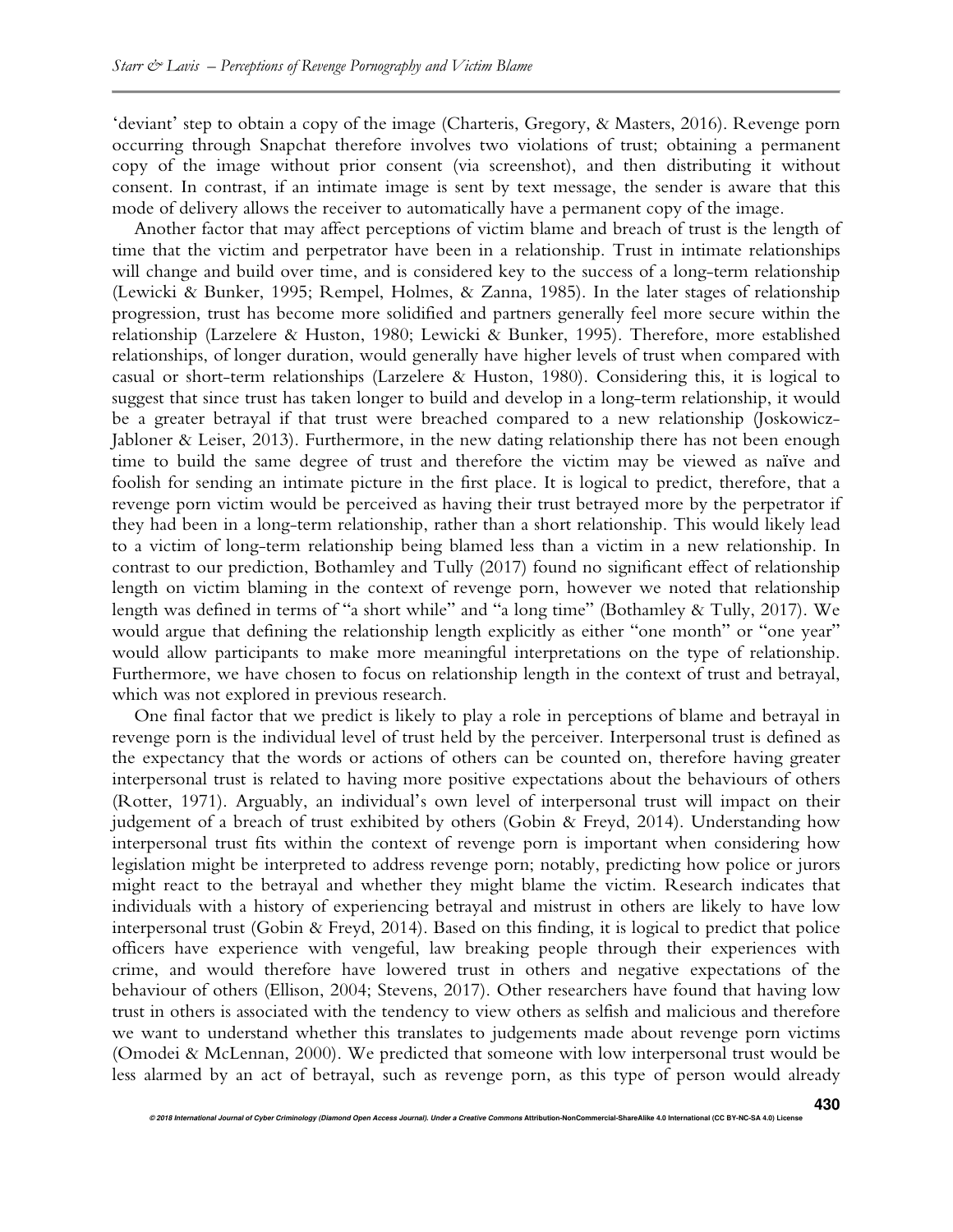

expect the worst in others. This could lead to blame being attributed to the victim for being foolish enough to trust someone in the first place (Wolak & Finkelhor, 2016). We argue that having less trust in others (lower level of interpersonal trust) could result in revenge porn being perceived as a less noteworthy breach of trust, and this could consequently lead to increased victim blaming. Whereas someone who generally has trust in others would feel confronted by the behaviour of the perpetrator and be more likely to perceive the act as a betrayal that the victim should not be blamed for.

## **Aims of the Study**

The current study aimed to explore these three factors that may contribute towards victim blame in the context of revenge porn, and whether the relationship between these factors and victim blame are mediated by the perceived breach of trust. Participant responses to fictional revenge porn scenarios were investigated in order to address three predictions. First, whether using an image obtained via Snapchat (cf. text message) for revenge porn would result in victims being blamed less, with perpetrators being regarded as having breached the trust of the victim more so. Second, whether those victims in a longer relationship (one year) would be blamed less than those in a shorter relationship (one month) with the breach of trust being seen to be greater for the longer relationship. Finally, whether an individual's interpersonal trust would impact perceptions of breach of trust and victim blame, such that higher interpersonal trust would result in perceptions of a greater breach and less victim blame.

# **Method**

## *Participants*

The sample consisted of 186 participants aged between 18-67, with a mean age of 23.91 (*SD* = 0.80). The majority of the sample was female  $(75\%, n = 139)$ , and Caucasian  $(88\%, n = 163)$ . Approximately half of the sample reported that they had both sent and received an intimate image via text message (47%,  $n = 86$ ), with slightly more (52%,  $n = 78$ ) having sent and received intimate images via Snapchat.

## *Design and Procedure*

An online survey was constructed using Qualtrics Software specifically for this study. Participants were randomly assigned to view two telephone conversation scenarios in which a female sent an intimate image of herself to her male partner, via her mobile phone. In one scenario the male and female had been in a relationship for one month and in the other scenario they had been in a relationship for one year; the order for the scenarios was counterbalanced. Therefore, a 2 (message type: text message, Snapchat)  $\times$  2 (relationship length: one month, one year) mixed design was used, with message type as the between subjects variable. After viewing each scenario, the participants read text describing how a revenge porn incident had occurred, where the perpetrator had uploaded the image to Facebook. Participants then responded to the perceived breach of trust measure (the predicted mediator variable) and the victim blame measure (the dependent variable). Additionally, all participants responded to the General Trust Scale (Yamagishi & Yamagishi, 1994) measuring interpersonal trust.

Two different images (of the female victim) were chosen from popular blog site *Pinterest* to represent the intimate image sent in the scenario, one for each relationship length level. The images showed a 'selfie' style picture of a girl wearing lingerie, with her body shown from the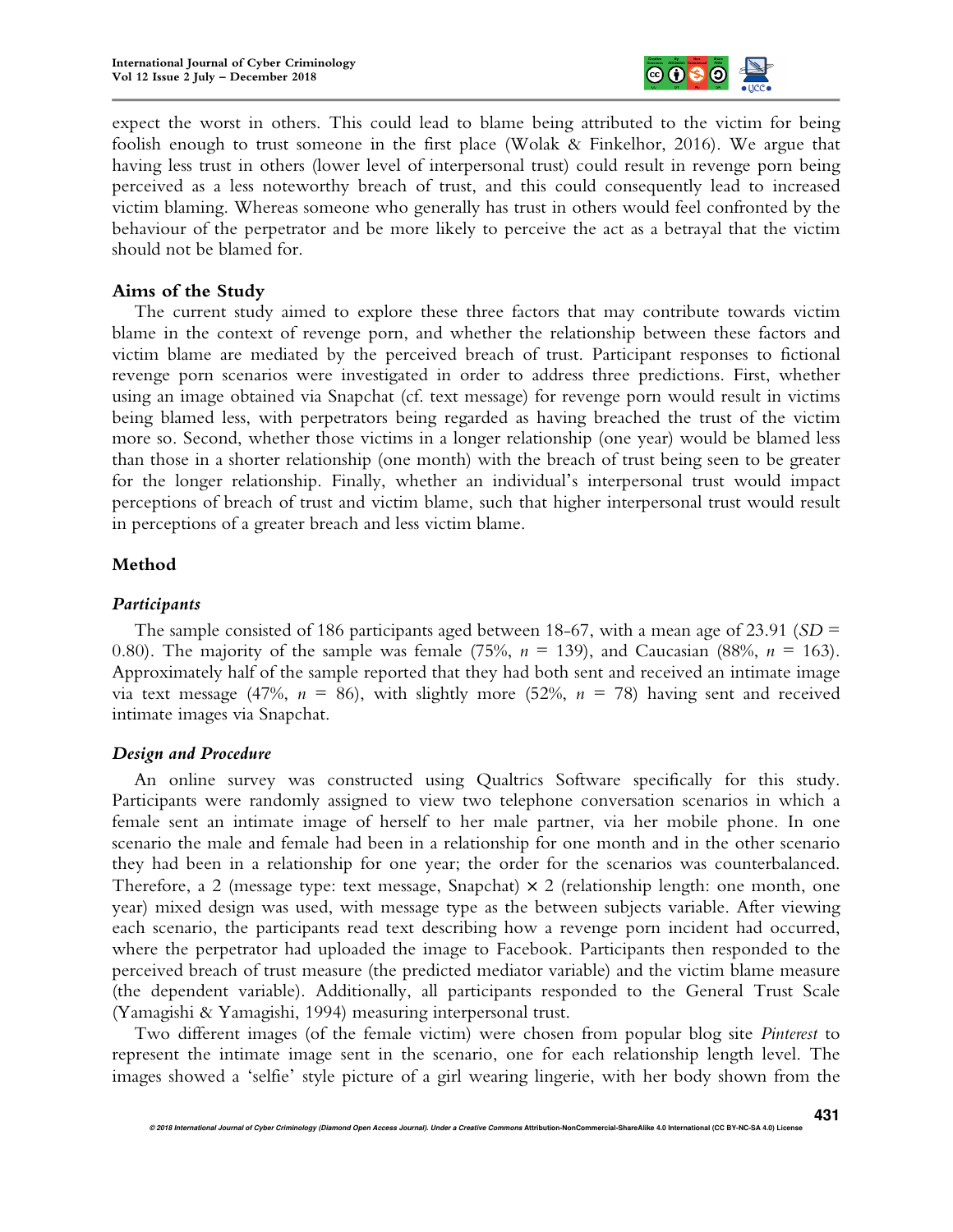neck to the thighs so the face was not visible. The two images were pilot tested on a small group of individuals  $(n = 5)$ . Both images were rated similarly on level of attractiveness on a 5-point scale where 1 indicated "not very attractive" and 5 indicated "extremely attractive" (Brunette:  $M = 4.2$ ,  $SD = 1.3$ , Blonde:  $M = 4.2$ ,  $SD = 0.84$ ). The images were also rated similarly on degree of nudity on a 5-point scale where 1 indicated "not naked" and 5 indicated "extremely naked" (Brunette: *M* = 3.8, *SD* = 0.84, Blonde: *M* = 3.6, *SD* = 0.55).

#### *Measures*

The victim blame scale was adapted from previous research measuring victim blaming of rape victims which was found to have good internal consistency ( $\alpha$  = .75) (Abrams, Viki, Masser, & Bohner, 2003). Mean scores were obtained for each participant, where higher scores on the scale reflected higher blame placed towards the victim of revenge porn. The perceived breach of trust measure consisted of two items: "Sophia feels betrayed by Oliver", and "Oliver broke Sophia's trust", measured on a 7-point scale ranging from 1 "strongly disagree" to 7 "strongly agree". Mean scores were obtained for each participant, where higher scores reflected that a more severe breach of trust was perceived. Finally, participants also completed the General Trust Scale (Yamagishi & Yamagishi, 1994). Six items were measured on a 5-point scale from 1 "strongly disagree" to 5 "strongly agree". The questions covered various facets of trusting others: "most people are trustworthy", "most people are basically good and kind". A mean score was obtained for each participant where higher scores indicated that the individual is more trusting towards others.

## **Results**

|                     | $\circ$ $\prime$           | $\mathbf{1}$ $\mathbf{0}$ |  |
|---------------------|----------------------------|---------------------------|--|
|                     | <b>Relationship Length</b> |                           |  |
| Message Type        | One month                  | One Year                  |  |
|                     | M(SD)                      | M(SD)                     |  |
| Snapchat            | 3.19(1.03)                 | 2.97(0.98)                |  |
| <b>Text Message</b> | 3.12(1.12)                 | 2.99(1.16)                |  |

**Table 1.** *Means (and Standard Deviations) for Victim Blame, across Message Type and Relationship Length* 

A mixed between-within subjects ANOVA was conducted to assess whether the length of the victim-perpetrator relationship (one month, one year) or the type of message (Snapchat, text message) would impact perceptions of revenge porn, namely victim blame (Table 1). There was a significant main effect of relationship length  $F(1,184) = 28.48$ ,  $p < .001$ , *partial*  $\eta^2 = .134$ , which indicates that victims tended to be blamed less when they were in a one-year relationship compared with a one-month relationship, as expected. There was no significant difference, however, between victim blame scores for the Snapchat and text messaging conditions, indicating that the mode of image delivery was inconsequential;  $F(1,184) = .034$ ,  $p = .854$ , *partial*  $\eta^2 = .000$ .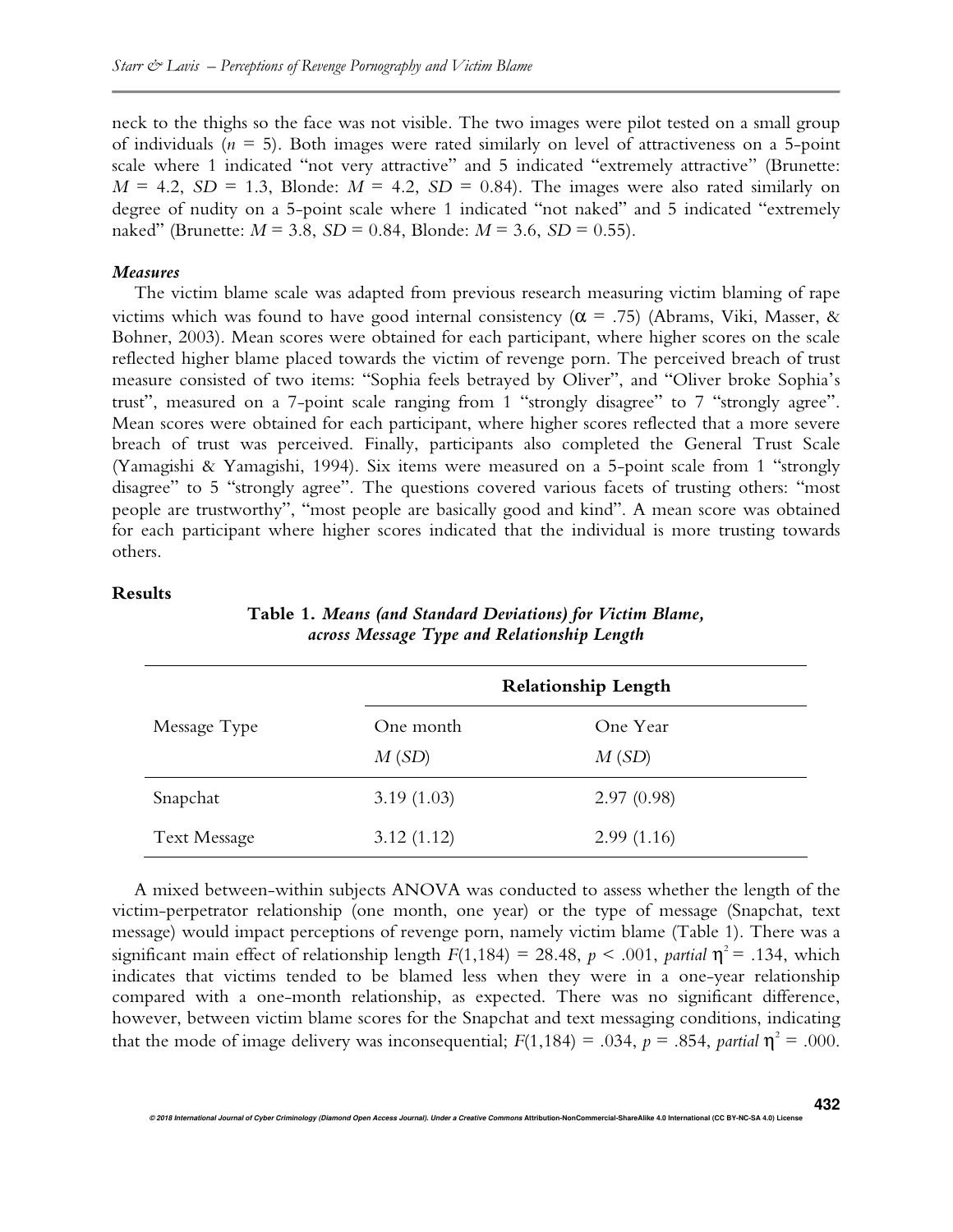l.



The interaction between relationship length and message type was also not significant  $F(1,184)$  = 2.12,  $p = .148$ , *partial*  $\eta^2 = .011$ .

Next, a mixed between-within subjects ANOVA was conducted to assess whether breach of trust might play a role in explaining revenge porn; namely, to examine the impact of message type (Snapchat, Text Message) and relationship length (one month, one year) on perceived breach of trust (Table 2). Contrary to our predictions, none of the analyses were significant, indicating that neither the mode of delivery nor length of relationship impacted perceptions of breach of trust; message type,  $F(1,184) = 2.140$ ,  $p = .145$ , *partial*  $\eta^2 = .011$ ; relationship length,  $F(1,184) =$ 2.145,  $p = .145$ , partial  $\eta^2 = .012$ , and interaction,  $F(1,184) = 2.598$ ,  $p = .109$ , partial  $\eta^2 = .014$ .

|                     | <b>Relationship Length</b> |            |  |
|---------------------|----------------------------|------------|--|
| Message Type        | One month                  | One Year   |  |
|                     | M(SD)                      | M(SD)      |  |
| Snapchat            | 6.72(0.66)                 | 6.83(0.48) |  |
| <b>Text Message</b> | 6.66(0.62)                 | 6.65(0.65) |  |

**Table 2.** *Means (and Standard Deviations) for Perceived Breach of Trust across Message Type and Relationship Length* 

Finally, we explored whether interpersonal trust of the individual observer impacted perceptions of blame for the revenge porn victim, and whether this occurred through perceptions of breach of trust. Interpersonal trust, perceived breach of trust, and victim blame were found to be inter-correlated<sup>3</sup>, thus meeting the preconditions for mediation analysis. The mediating effect was tested using PROCESS 4 (Hayes, 2013)<sup>4</sup> with message type and relationship length both controlled for. Figure 1 shows the direct effects of interpersonal trust on the mediator (perceived breach of trust) and the dependent variable (victim blame). The analyses revealed a significant indirect effect of interpersonal trust on victim blame through perceived breach of trust,  $b = -.13$ ,  $SE = .05$ , [95% CI (-.24, -.05)]. As anticipated, perceived breach of trust was found to mediate the relationship between interpersonal trust and victim blame. Since the direct effect of interpersonal trust on victim blame was not significant, this demonstrates support for full mediation.

<sup>&</sup>lt;sup>3</sup> Interpersonal trust had a small, significant correlation with perceived breach of trust for the one-month level of relationship length  $r(184) = .162$ ,  $p = .028$  and the one-year level of relationship length  $r(184) =$ .208,  $p = 0.004$ . There was a small, negative correlation between interpersonal trust and victim blame at the one-month level of relationship length  $r(184) = -.171$ ,  $p = .020$  and the one-year level of relationship length  $r(184) = -0.153$ ,  $p = 0.037$ . There was a medium negative correlation between perceived breach of trust and victim blame for both the one-month level,  $r(184) = -.347$ ,  $p < .001$  and the one-year level,  $r(184) = -.383, p < .001.$ 

<sup>4</sup> PROCESS is a computational tool for SPSS (Hayes, 2013) which permits testing the effect of the independent variable (interpersonal trust), through the mediator (perceived breach of trust), on the outcome variable (victim blame), as well as identifying (relative) indirect, direct and total effects (Hayes, 2013). The analyses were run using a bootstrap estimation of 10,000 samples as suggested by Hayes (2013).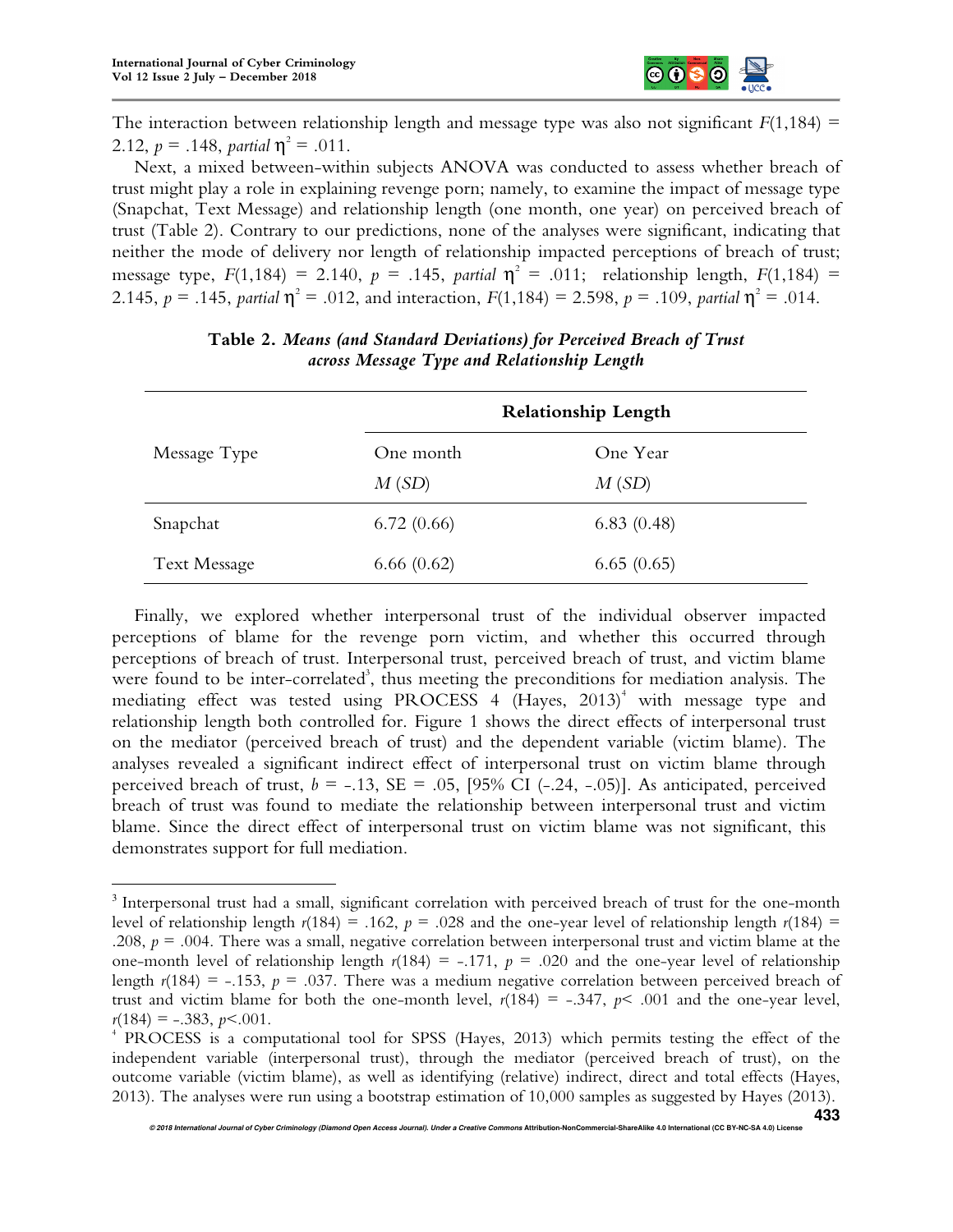**Figure 1. Model Coefficients (Direct Effects) for the Mediated Regression Analysis of the Effect of Interpersonal Trust on Victim Blame through Perceived Breach of Trust**



Note b's are unstandardized regression coefficients.  $\star_p$  < .05

#### **Discussion**

The aim of this study was to provide insight into how revenge porn might be perceived, particularly which factors contribute to increased victim blame. The length of time the victim and perpetrator had been in a relationship prior to the act of revenge porn directly impacted the degree to which the victim was blamed for her behaviour in the current research. The results suggest that when a victim willingly shares an image early in a relationship, they are blamed more often where that image is then shared by the perpetrator in an act of revenge porn, when compared with where the image is shared later, in a more established relationship. Interestingly, this finding is in direct contrast to the earlier research of Bothamley and Tully (2017), who measured victim blame between subjects, for relationships of "a short while" and "a long time". Contrary to our predictions, the present study found that the way the image was obtained by the perpetrator, through sexting (text message or Snapchat), did not have an effect on victim blame, nor did it impact perceptions of breach of trust by the perpetrator.

To our knowledge, this was the first study to investigate the link between trust, betrayal, and victim blame in the context of revenge porn. Interestingly, when we considered the level of interpersonal trust held by the person adjudicating the revenge porn act, we found that those individuals with higher levels of interpersonal trust were generally more forgiving of all victims, with less victim blame, and that this was explained through mediation by an associated increase in perceived breach of trust (by the perpetrator). This is an important finding which aligns with previous research outside of the revenge porn arena, where individuals with low interpersonal trust have often been found to have a history of betrayal and consequently present as less concerned by observing an act of betrayal given they have learnt to be cynical of others (Gobin & Freyd, 2014; Omodei & McLennan, 2000). In the context of the present research, it would seem that some individuals (e.g., police officers) are likely to be less trusting of others when presented with situations representing betrayal of trust, such as repeated exposure to criminal behaviour and malicious people (Ellison, 2004; Stevens, 2017). In fact, victims of revenge porn have reported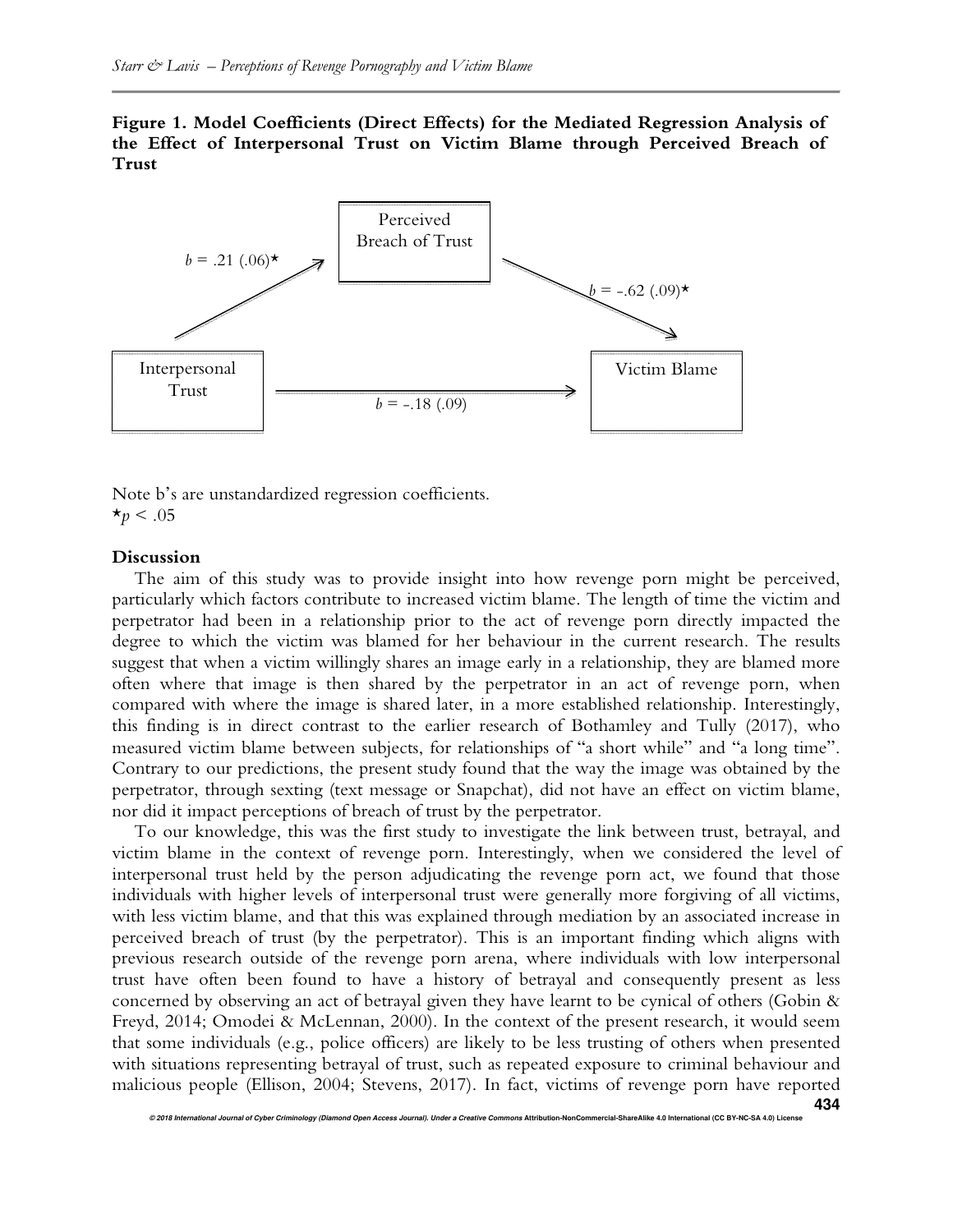

being blamed by police officers when seeking help (Wolak & Finkelhor, 2016), reflecting the findings in the current research study. A next step would be to explore the mechanism between trust and victim blame by more explicitly framing it in theory. There are various factors which could be explored, including, but not limited to, consideration of victim similarity. Defensive attribution theory argues that victim blaming decreases as one's similarity with the victim increases, for example, having experience with sexting has been associated with fewer attributions of responsibility directed towards victims of revenge porn (Scott & Gavin, 2018). Therefore, this theoretical framework could be drawn upon to explore the current findings related to interpersonal trust, that is, when people are more trusting of others they can relate to the victim who was trusting the perpetrator with his/her pictures.

A noteworthy limitation of the current study is that the revenge porn scenarios only focused on a female victim and male perpetrator who had been in an intimate relationship, where the female was dressed in lingerie and presented in a static 'selfie' pose. Although revenge porn commonly occurs in heterosexual couples (Branch et al., 2017), it is important to note that real cases of revenge porn are varied. For example, there have been male victims and female perpetrators, same-sex couples, as well as perpetrators being former friends or colleagues motivated by revenge (Henry et al., 2017). It is also noteworthy that the sample in this study was predominantly female and they were observing a female victim, and we know from previous research that a sexual double standard exists where women are judged more harshly and deemed more promiscuous for sexual behaviour than men (Milhausen & Herold, 1999). Furthermore, the intimate images used in this study depicted a female wearing lingerie, however in some real cases of revenge porn the intimate image distributed may be more sexually explicit (such as full frontal nudity or someone performing a sex act) or may be a video of the victim rather than an image (Citron & Franks, 2014). There is also the possibility that the victims will be photographed or videoed without their consent. There have also been cases of strangers hacking into phones and blackmailing victims for money with the threat of distributing the images (Powell & Henry, 2017). Therefore, the findings of this study potentially cannot be generalised to all contexts of revenge porn but indicate a likely outcome for some instances of revenge porn.

This study has nevertheless provided insight into how revenge porn is likely to be perceived, including the degree to which victims might be blamed, and gives a starting point for how to educate potential victims, law enforcement officers and legal professionals about this area. By showing police officers, for example, how their tendencies to distrust others may affect their perceptions of victims of revenge porn, the police could be trained to improve their receptivity towards victims. This is especially important given research has found that sexual assault victims are often concerned that they would be blamed and are ashamed and embarrassed to report to police (Weiss, 2010), and revenge porn is akin to cyber rape. The need to create programs and policies that reduce the stigma and blame experienced by victims of revenge porn and other sexual assault has been widely addressed in both research and the media (Henry et al., 2017; Martin, 2015; Sleath & Bull, 2012; Wolak & Finkelhor, 2016).

## **Conclusion**

The current research contributes to a growing area of research on revenge pornography (image-based abuse) and adds to existing literature related to victim blame for sexual assault victims. We have uniquely explored the role of trust and betrayal and how these impact perceptions of revenge porn and victim blame, with promising results. The way in which individual differences, such as interpersonal trust, influence our observations of revenge porn or other sexual abuse should be explored in future research in order to understand and reduce victim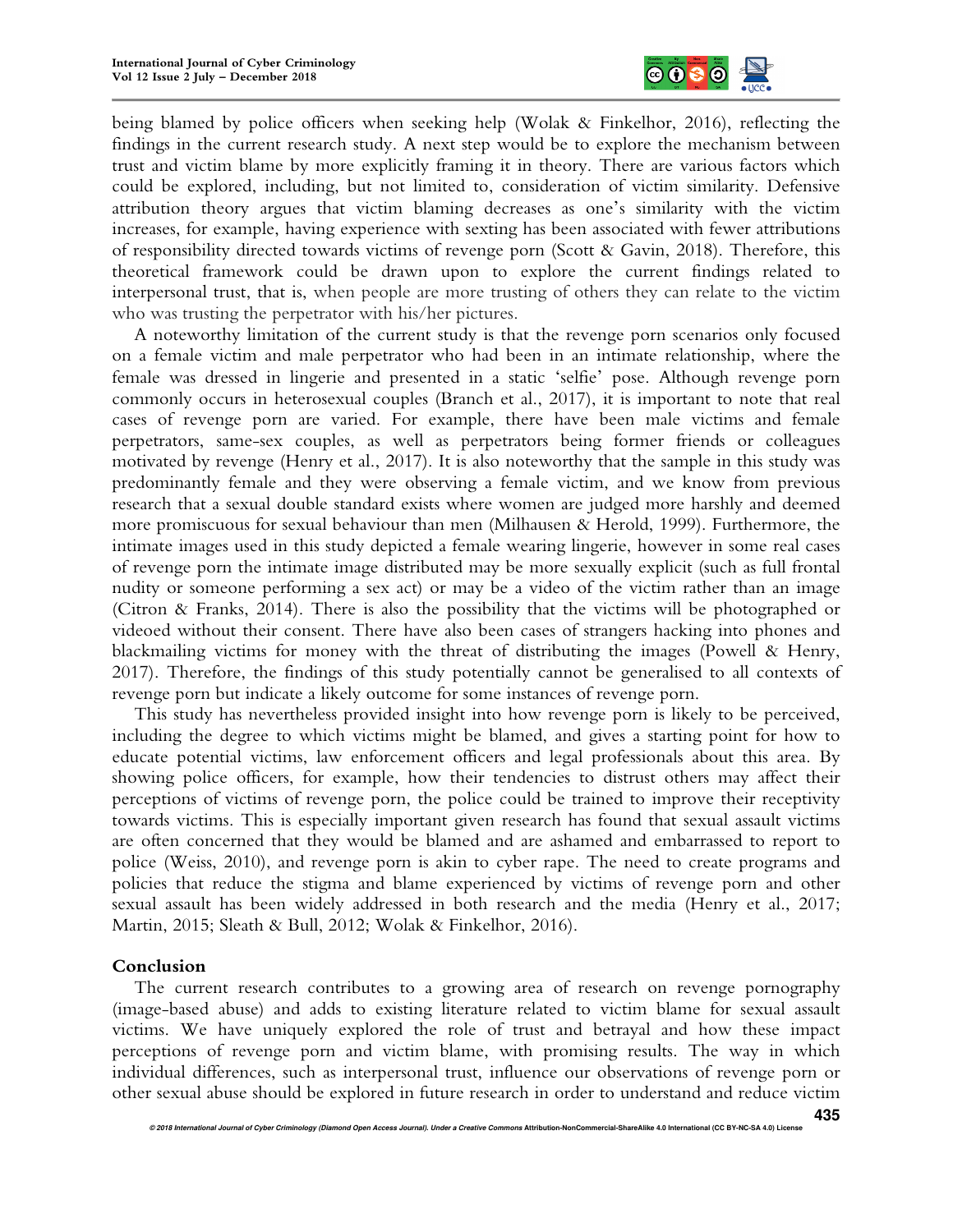blaming. These findings are an initial step in assisting with awareness raising, and implementation of programs to help support victims of image-based abuse.

#### **References**

- Abrams, D., Viki, G. T., Masser, B., & Bohner, G. (2003). Perceptions of stranger and acquaintance rape: The role of benevolent and hostile sexism in victim blame and rape proclivity. *Journal of Personality and Social Psychology, 84*(1), 111-125. doi: 10.1037/0022- 3514.84.1.111
- Bates, S. (2017). Revenge porn and mental health: A qualitative analysis of the mental health effects of revenge porn on female survivors. *Feminist Criminology, 12*(1), 22-42. doi:10.1177/1557085116654565
- Blau, P. M. (1964). *Exchange and power in social life*. New York: John Wiley.
- Bloom, S. (2014). No vengeance for 'revenge porn' victims: Unraveling why this latest femalecentric intimate-partner offense is still legal, and why we should criminalize it. *Fordham Urban Law Journal, 42*(1), 233- 289.
- Boon, S. D., & Holmes, J. G. (1991). The dynamics of interpersonal trust: Resolving uncertainty in the face of risk. In R. A. Hinde & J. Groebel (Eds.), *Cooperation and prosocial behavior* (pp. 190-211). Cambridge, UK: Cambridge University Press.
- Bothamley, S., & Tully, R. J. (2017). Understanding revenge pornography: Public perceptions of revenge pornography and victim blaming. *Journal of Aggression, Conflict and Peace Research*. *10*(1), 1-10. doi: 10.1108/JACPR-09-2016-0253
- Branch, K., Hillinski-Rosick, C. M., Johnson, E., & Solano, G. (2017). Revenge porn victimization of college students in the United States: An exploratory analysis. *International Journal of Cyber Criminology, 11*(1), 128-142. doi:10.5281/zenodo.495777
- Burris, A. (2014). Hell hath no fury like a woman porned: Revenge porn and the need for a federal non-consensual pornography statute. *Florida Law Review, 66*, 2325-2359.
- Celizic, M. (2009). Her teen committed suicide over 'sexting'. *Today, NBC News*. Retrieved from http://www.today.com/parents/her-teen-committed-suicide-over-sexting-2D80555048
- Charteris, J., Gregory, S., & Masters, Y. (2016). 'Snapchat', youth subjectivities and sexuality: Disappearing media and the discourse of youth innocence. *Gender and Education*, 1-17. doi:10.1080/09540253.2016.1188198
- Citron, D. K., & Franks, M. A. (2014). Criminalizing revenge porn. *Wake Forest Law Review, 49*, 345-391.
- Drouin, M., Vogel, K. N., Surbey, A., & Stills, J. R. (2013). Let's talk about sexting baby: Computer-mediated sexual behaviours among young adults *Computers in Human Behaviour, 29*(5), 25-30. doi:org/10.1016/j.chb.2012.12.030
- Ellison, K. W. (2004). *Stress and the police officer* (2nd ed.). Springfield, Illinois: Charles C Thomas Publisher LTD.
- Franks, M. A. (2016). *Drafting an effective 'revenge porn' law: A guide for legislators*. Retrieved from https://www.cybercivilrights.org/guide-to-legislation/
- Gobin, R. L., & Freyd, J. J. (2014). The impact of betrayal trauma on the tendency to trust. *Psychological Trauma: Theory, Research, Practice, and Policy, 6*(5), 505-511. doi: 10.1037/a0032452
- Gross, D. (2013). Snapchat: Sexting tool, or the next Instagram? Retrieved from http://edition.cnn.com/2013/01/03/tech/mobile/snapchat/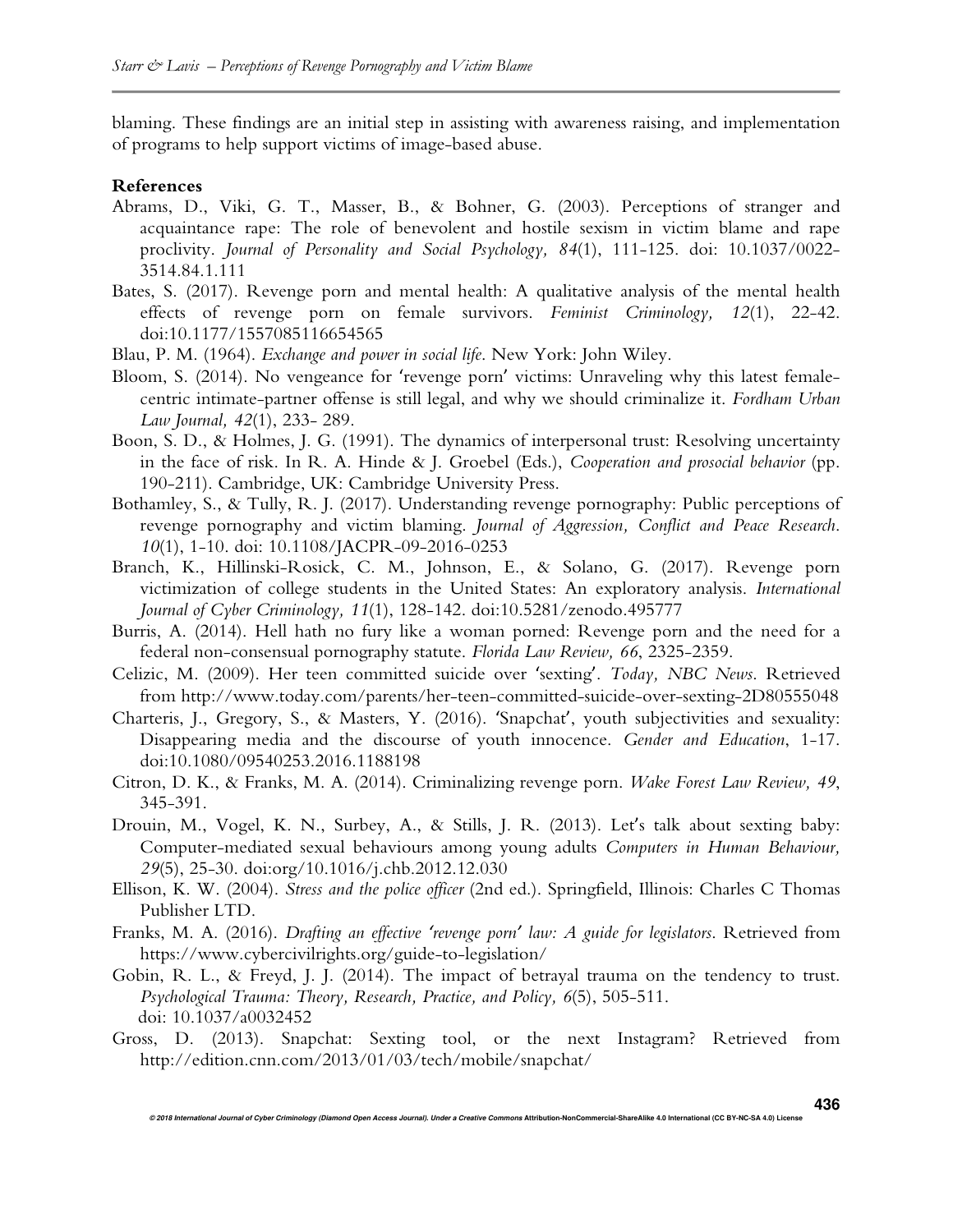

- Hayes, A. F. (2013). *Introduction to Mediation, Moderation, and Conditional Process Analysis: A Regression-Based Approach*. New York, NY: Guilford Press.
- Henry, N., & Powell, A. (2015). Beyond the 'sext': Technology facilitated sexual violence and harassment against adult women. *Australian and New Zealand Journal of Criminology, 48*(1), 104- 118. doi:10.1177/0004865814524218
- Henry, N., Powell, A., & Flynn, A. (2017). *Not just 'revenge pornography': Australians' experiences of image-based abuse*. Retrieved from https://www.rmit.edu.au/content/dam/rmit/documents/college-of-design-and-socialcontext/schools/global-urban-and-social-studies/revenge\_porn\_report\_2017.pdf.
- Joskowicz-Jabloner, L., & Leiser, D. (2013). Varieties of trust‐betrayal: Emotion and relief patterns in different domains. *Journal of Applied Social Psychology, 43*(9), 1799-1813. doi: 10.1111/jasp.12130
- Larzelere, R. E., & Huston, T. L. (1980). The dyadic trust scale: Towards understanding interpersonal trust in close relationships. *Journal of Marriage and the Family, 42*(3), 595-604. doi:10.2307/351903
- Lewicki, R. J., & Bunker, B. B. (1995). Trust in relationships: A model of development and decline. In B. B. Bunker & J. Z. Rubin (Eds.), *Conflict, cooperation and justice: Essays inspired by the work of Morton Deutsch*. San Francisco, CA: Jossey-Bass.
- Lewicki, R. J., & Bunker, B. B. (1996). Developing and maintatining trust in work relationships. In R. M. Kramer & T. R. Tyler (Eds.), *Trust in Organizations: Frontiers of Theory and Research* (pp. 114-139). CA: Sage: Thousands Oaks.
- Martin, L. (2015). Revenge porn crackdown hampered by victim blaming, inconsistent laws, experts say. *ABC News*. Retrieved from http://www.abc.net.au/news/2015-07-07/revengeporn-crackdown-hampered-victim-blaming-inconsistent-laws/6601164.
- Milhausen, R. R., & Herold, E. S. (1999). Does the sexual double standard still exist? Perceptions of university women. *Journal of Sex Research, 36*(4), 361-368. doi: 10.1080/00224499909552008
- Omodei, M. M., & McLennan, J. (2000). Conceptualizing and measuring global interpersonal mistrust-trust. *The Journal of Social Psychology, 140*(3), 279-294.
- Poltash, N. A. (2013). Snapchat and sexting: A snapshot of baring your bare essentials. *Richmond Journal of Law and Technology, 19*(4), 1-24.
- Powell, A., & Henry, N. (2017). Beyond 'Revenge Pornography'. *Sexual Violence in a Digital Age*. London: Palgrave Macmillan.
- Reichert, C. (2018). Australia passes 'revenge porn' legislation. *ZDNet.* Retrieved from https://www.zdnet.com/article/australia-passes-revenge-porn-legislation.
- Rempel, J. K., Holmes, J. G., & Zanna, M. P. (1985). Trust in close relationships. *Journal of Personality and Social Psychology, 49*(1), 95-112. doi:0022-35 WS5/J00.75
- Rotter, J. B. (1971). Generalized expectancies for interpersonal trust. *American Psychologist, 26*(5), 443-452.
- Scott, A. J., & Gavin, J. (2018). Revenge pornography: the influence of perpetrator-victim sex, observer sex and observer sexting experience on perceptions of seriousness and responsibility. *Journal of criminal psychology, 8*(2), 162-172. doi:10.1108/JCP-05-2017-0024
- Sleath, E., & Bull, R. (2012). Comparing rape victim and perpetrator blaming in a police officer sample: Differences between police officers with and without special training. *Criminal Justice and Behaviour, 39*(5), 646-665. doi:10.1177/0093854811434696